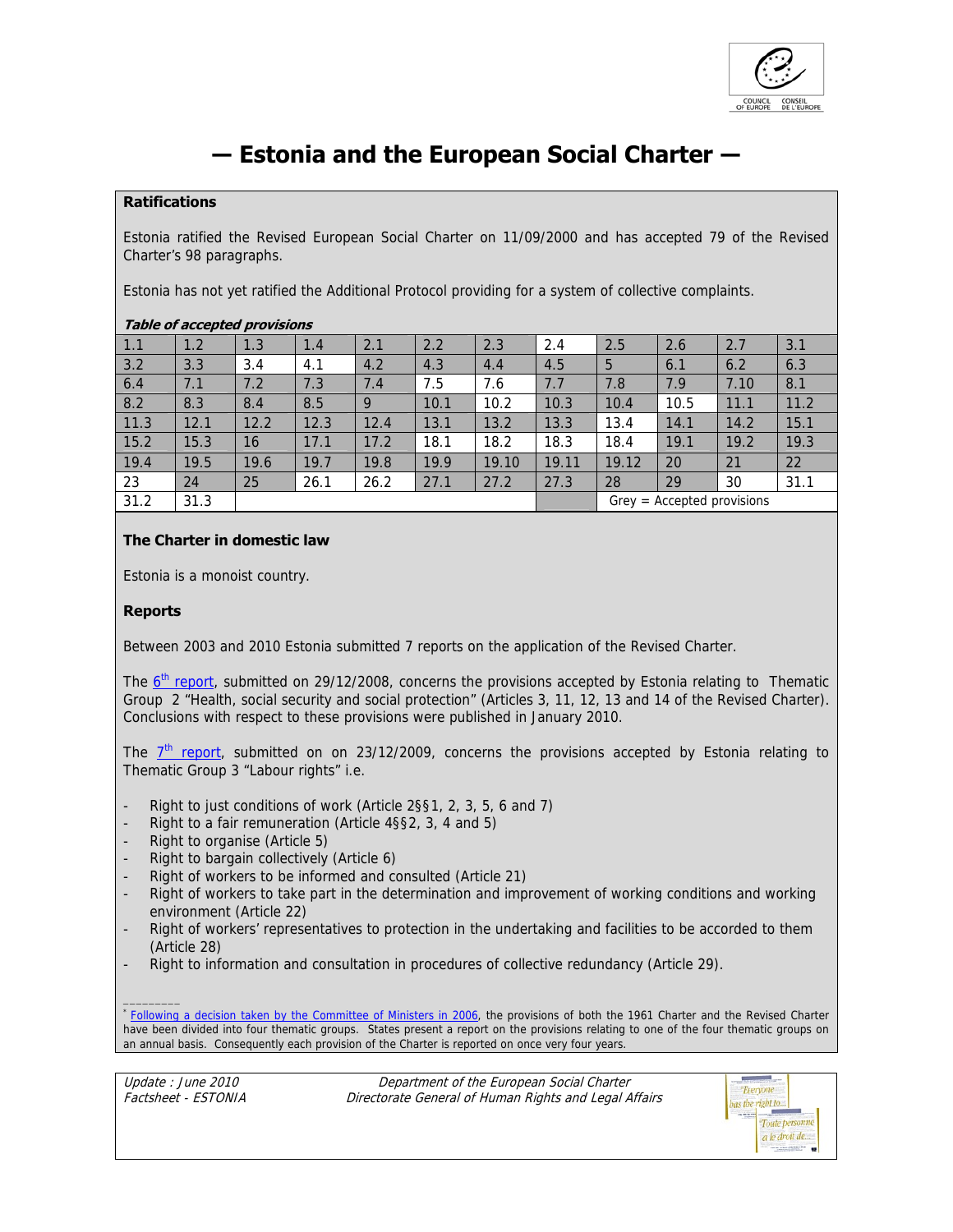## **Situation of Estonia with respect to the application of the Revised Charter**

### **Examples of progress achieved**

#### **Discrimination (Sex)**

► The Gender Equality Act (GEA) entered into force in 2004 and aims at ensuring equal treatment for men and women in all areas of public and private life.

#### **Legal and Social Protection**

► Amendment of the Criminal Code in order to criminalise trafficking in persons and enslavement.

#### **Children**

► Preparation of a National Strategy against Child Commercial Sexual Exploitation and Protection.

► Introduction of a new family benefit which is intended to offset the cost of raising a child and to reconcile work and family life (Parental Benefits Act of 1 January 2004).

#### **Right to work - Freely undertaken work (non-discrimination, prohibition of forced labour, other aspects)**

In its Conclusions for 2006 and 2008, the European Committee of Social Rights declared that Estonian legislation, with regard to alternative service, did not comply with Article 1§2 (freely undertaken work) of the European Social Charter Revised. This provision stipulates that the duration of alternative service may not exceed one and a half times the length of military service. The Committee ruled that the length of alternative service in Estonia was excessive and therefore interfered with a person's right to earn his living in an occupation freely entered upon.

The Estonian Parliament recently passed amendments to the Defense Forces Service Act shortening alternative service from the current 12-18 months to 8-12 months as of July 2010, with a view to bringing Estonia's situation into conformity with the Revised Charter.

## **Cases of non-compliance**

#### **Thematic Group 1 "Employment, training and equal opportunities"**

►Article 1§4 - Right to work - Vocational guidance, training and rehabilitation (and Article 9 – Right to vocational guidance)

In practice access to vocational guidance is restricted to registered unemployed persons and those threatened with unemployment.

(Conclusions 2008)

►Article 15§1- Right of persons with disabilities to independence, social integration and participation in the life of the community - Vocational training for persons with disabilities The anti-discrimination legislation covering education and training for persons with disabilities is inadequate. (Conclusions 2008)

►Article 15§2- Right of persons with disabilities to independence, social integration and participation in the life of the community - Employment of persons with disabilities

It has not been established that persons with disabilities are guaranteed effective protection against discrimination in employment.

(Conclusions 2008)

►Article 15§3- Right of persons with disabilities to independence, social integration and participation in the life of the community - Integration and participation of persons with disabilities in the life of the community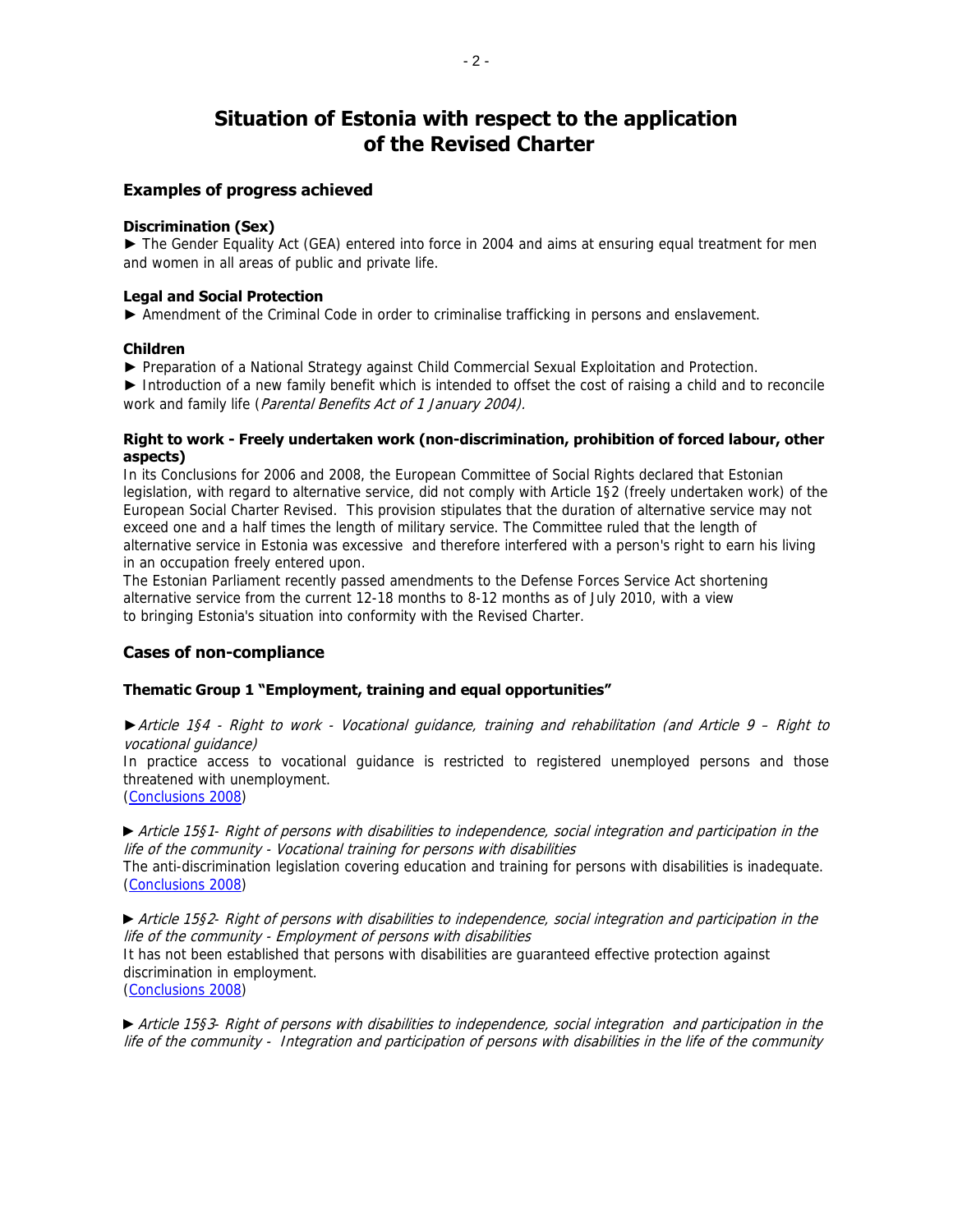There is no anti-discrimination legislation for persons with disabilities covering issues such as housing, transport, telecommunications and cultural and leisure activities. (Conclusions 2008)

#### **Thematic Group 2 "Health, social security and social protection"**

► Article 12§1 – Right to social security - Existence of a social security system The unemployment benefit, the minimum unemployment insurance benefit, the national pension and the minimum old age and invalidity pensions are manifestly inadequate. (Conclusions 2009)

- ► Article 12§4 Right to social security Social security of persons moving between states the retention of accrued benefits for persons moving to a State Party which is not covered by Community regulations or not bound by an agreement with Estonia is not guaranteed;
- nationals of States Parties which are not covered by Community regulations or not bound by an agreement with Estonia cannot accumulate periods of insurance or employment completed in other countries.

(Conclusions 2009)

► Article 13§1 – Right to social and medical assistance - Adequate assistance for every person in need The amount of social assistance granted to a single person without resources is inadequate. (Conclusions 2009)

#### **Thematic Group 3 "Labour rights"**

►Article 2§1 - Right to just conditions of work - Reasonable working time Shifts of up to twenty-four hours may be authorised for employee categories such as security guards, health care professionals, welfare workers, fire and rescue workers etc. The working hours of crew members on vessels engaged in short sea shipping may be authorised to work for up to 72 hours in any seven-day period.

(Conclusions 2007)

► Article 4§4 – Right to a fair remuneration - Reasonable notice of termination of employment In certain cases, workers are given unreasonably short notices of termination of employment. (Conclusions 2007)

► Article 6§4 - Right to bargain collectively - Collective action Civil servants are denied the right to strike.

#### **Thematic Group 4 "Children, families, migrants"**

► Article 7§1 - Right of children and young persons to protection - Prohibition of employment under the age of 15

Minimum age of admission to employment and the rules on the nature of the light work permitted before the age of 15 do not apply to children working in family businesses, domestic work or on family farms. (Conclusions 2006)

#### ► Article 7§3 – Right of children and young persons to protection - prohibition of the employment of children subject to compulsory education

There is no statutory minimum rest period during the school holidays for children aged 15, who are subject to compulsory schooling; and in practice, children working in family enterprises, undertaking domestic work or working on family farms are not covered by the regulations on working hours or periods of rest. (Conclusions 2006)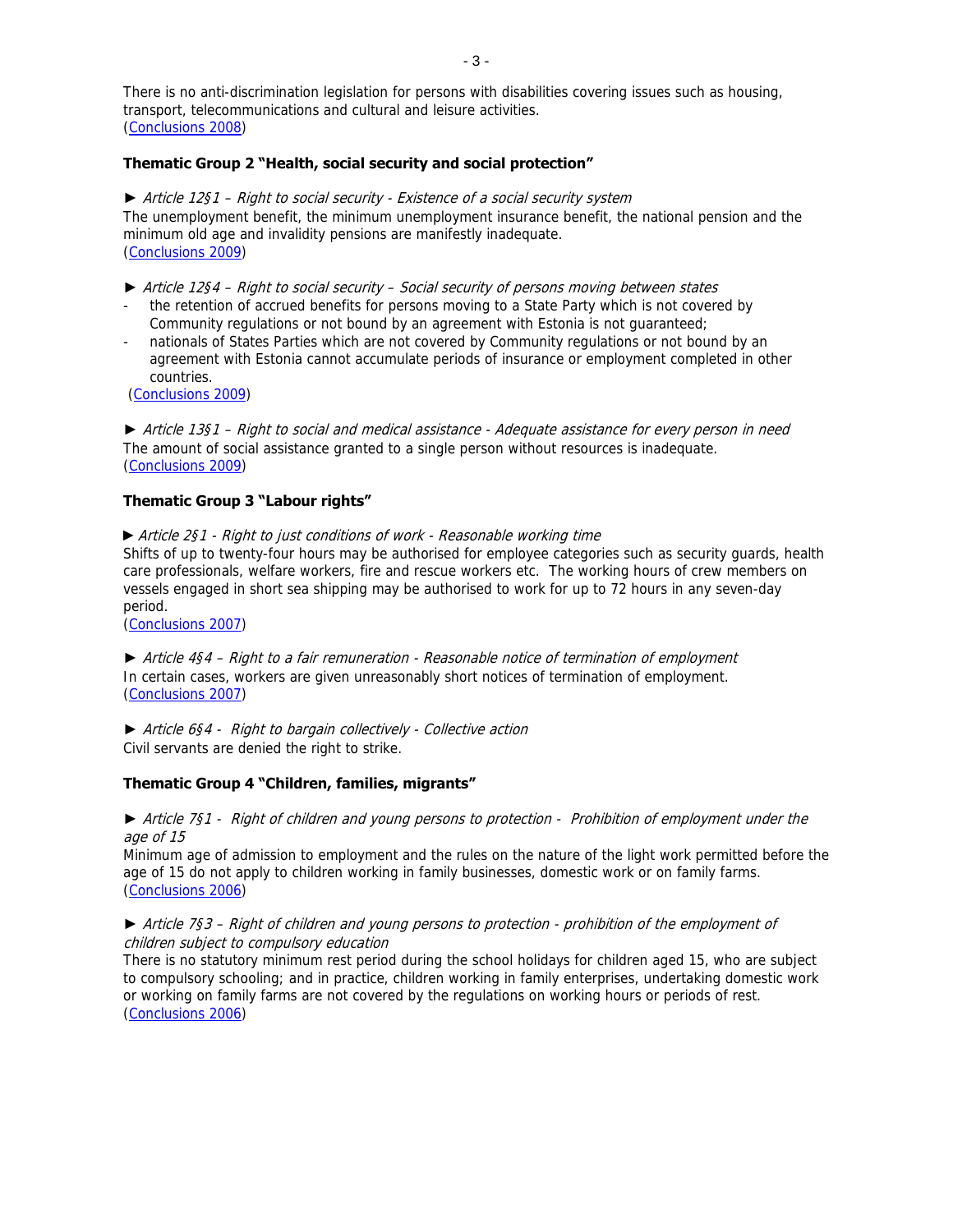Article 7§9– Right of children and young persons to protection regular medical examination Medical examinations are not frequent enough for young workers (Conclusions 2006)

► Article 8§2 – Right of employed women to protection of maternity - Illegality of dismissal during maternity leave

The amount of compensation that may be awarded to a woman illegally dismissed is subject to a ceiling. (Conclusions 2005)

► Article 17§1 – Right of children and young persons to social, legal and economic protection - Assistance, education and training The corporal punishment of children is not prohibited within the family.

(Conclusions 2005)

► Article 19§6 –- Right of migrant workers and their families to protection and assistance - Family reunion and Article 19§10 – equal treatment for the self-employed

A 5-year residence requirement is imposed on migrants (employees or self-employed) not citizens of EU or EEA member states before their families can join them. (Conclusions 2006)

► Article 19§10 - Right of migrant workers and their families to protection and assistance - Equal treatment for the self-employed (Conclusions 2006)

► Article 27§3 – Right of workers with family responsibilities to equal opportunity and treatment – Illegality of dismissal on the ground of family responsibilities

The amount of compensation that may be awarded to an employee with family responsibilities, illegally dismissed, is subject to a ceiling.

(Conclusions 2005)

**The European Committee of Social Rights has been unable to assess compliance with the following provisions and has invited the Estonian Government to provide more information in the next report:** 

**Thematic Group 1 "Employment, training and equal opportunities"**  (Next report to be submitted by 31/10/2011) **--** 

**Thematic Group 2 "Health, social security and social protection"**  (Next report to be submitted by 31/10/2012)

- ► Article 11§2 (Conclusions 2009)
- ► Article 14§2 (Conclusions 2009)

## **Thematic Group 3 "Labour rights"**

(Next report to be submitted by 31/10/2013)

- ► Article 4§2 (Conclusions 2007)
- ► Article 5 (Conclusions 2006)
- ► Article 6§2 (Conclusions 2006)